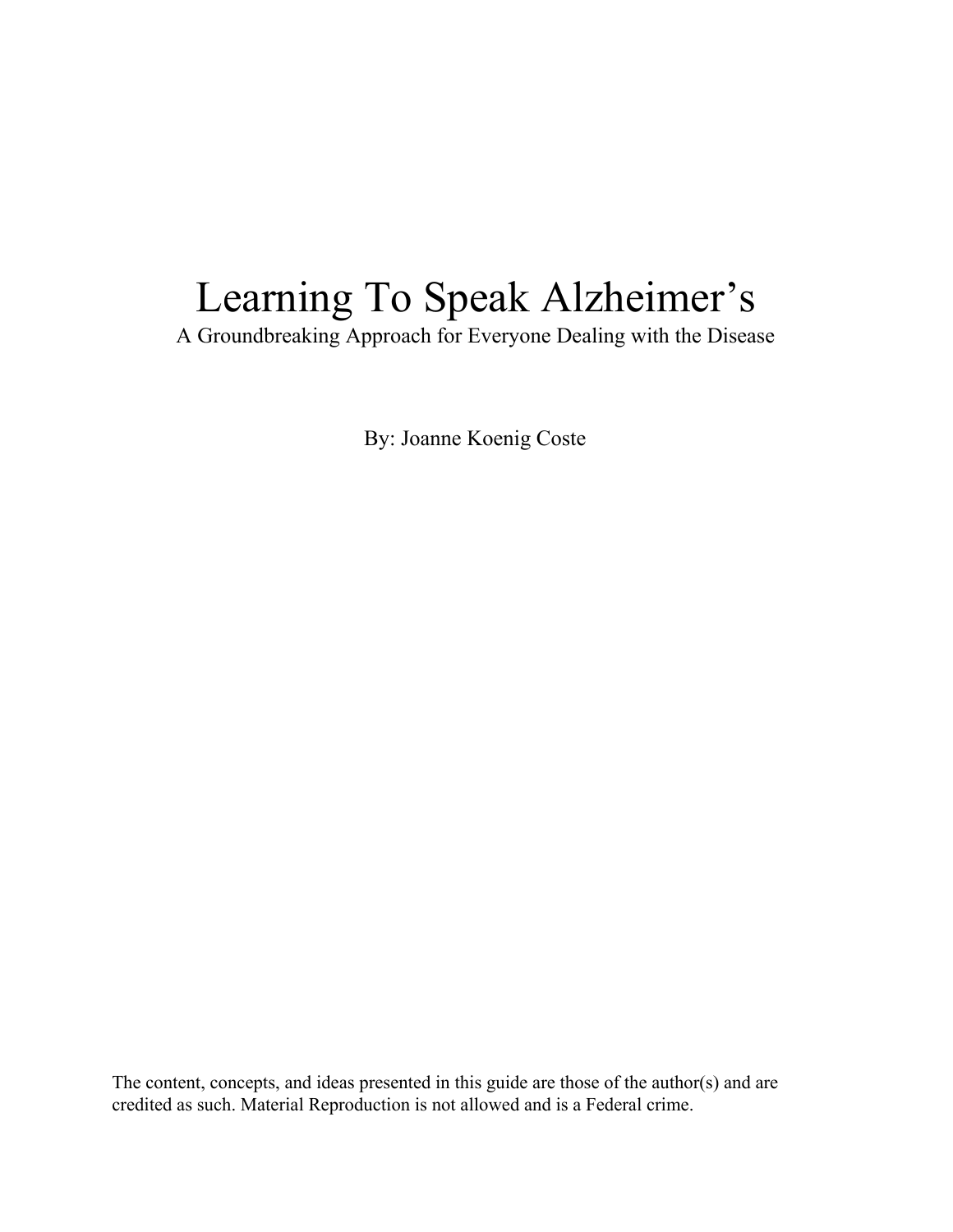Alzheimer's disease is one of the great scourges of old age in the 21st Century. Devastating, irreversible and progressive, it robs millions of older Americans of their use of language, reasoning, memory, and judgment. Alzheimer's destroys a lifetime of memories and whittles away at the core of a person's identity. Alzheimer's is the third most costly disease after heart disease and cancer. Alzheimer's places an enormous burden on the US health care system. The Author, Joanne Coste, in 1975 became the founding director of the NIA and identified the study of Alzheimer's and other dementias as a key priority. Up to that time "Senility" was the popular term used to describe all the dementias. After her husband had a major stroke (at a young age) paralyzing him on one side he gradually developed a progression of dementia at most times not recognizing her or the children. After the social worker suggested putting her husband in an institution, which she refused, she developed a system that she could safely use at home, and later for the use of other patients with dementias. The following are the Tenets the Author developed.

- 1. Make the Physical Environment Work.
- 2. Know that Communication Remains Possible.
- 3. Focus Only on Remaining Skills.
- 4. Live in the Patient's World.
- 5. Enrich the Patient's Life.

Some Nursing Homes (institutions) say they have specialized care but do little more than secure the doors. Without trained staff, ongoing education, and a habilitation philosophy of care adopted by the whole staff, the unit is not "Special."

According to the National Alzheimer's Association, Alzheimer's disease has ten warning signs:

- 1. Loss memory
- 2. Difficulty performing familiar tasks
- 3. Problems with language
- 4. Disorientation
- 5. Poor or declining judgment
- 6. Problems with abstract thinking
- 7. Misplacing things
- 8. Changes in mood and behavior
- 9. Changes in personality
- 10. Loss of initiative

An impairment in or loss of mental powers is called dementia, but dementia is a symptom, not a diagnosis. A finding of dementia cries out for more precise medical evaluation to rule out illnesses that may be not only treatable but curable. Other conditions that can appear to be Alzheimer's disease include the following: alcohol abuse, drug interactions, emotional problems, endocrine imbalance, infection, metabolic disorder, poor nutrition, and trauma. Until recently, a diagnosis of Alzheimer's was quite difficult to prove; it could only be done after death. The German neurologist, Alois Alzheimer first identified the disease when he examined the brain of a deceased 51-year-old woman. During the autopsy he discovered that nerve-cell fibers in her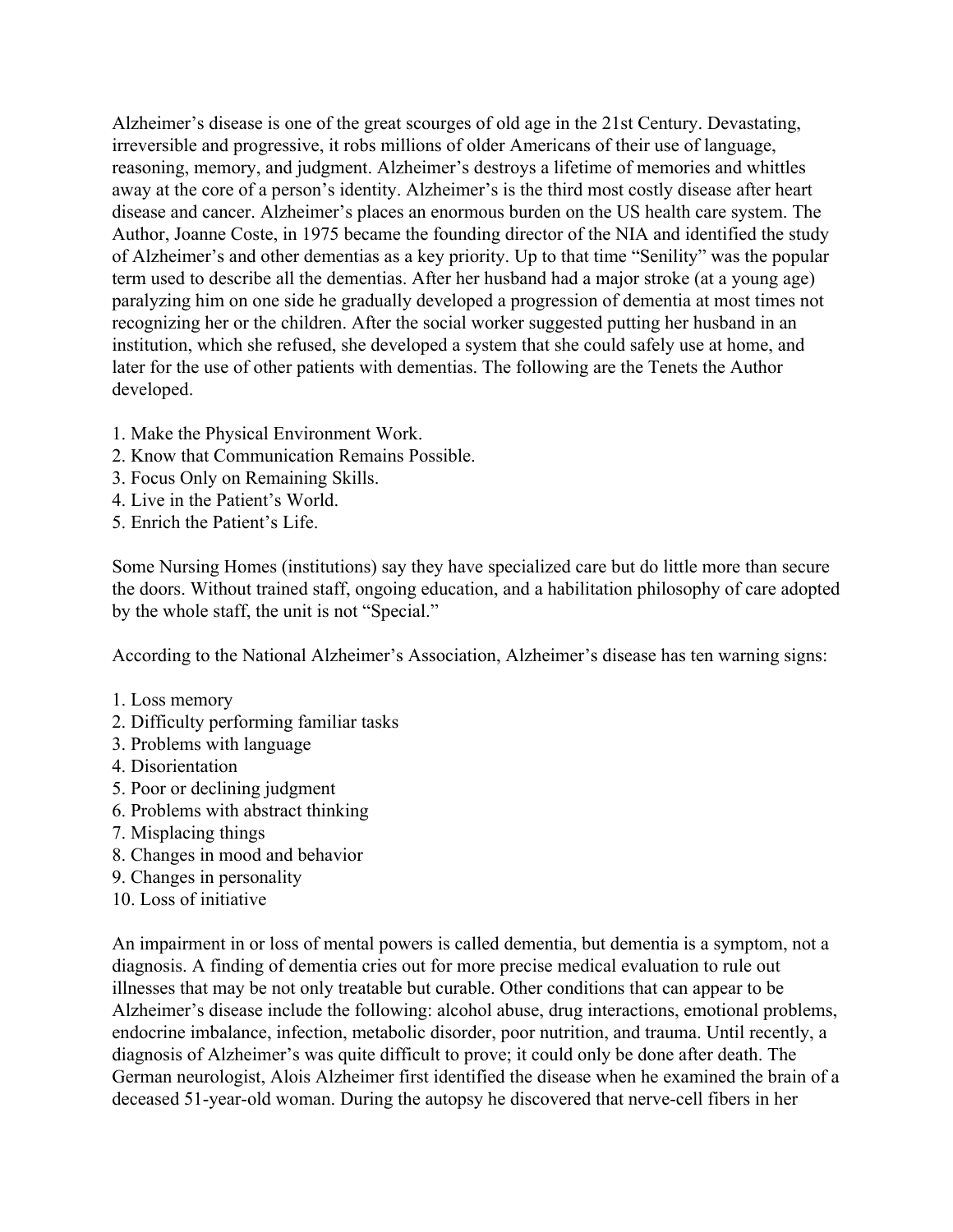brain were entwined in what he called "neurofibrillary tangles." He named the areas of marked deterioration "plaques." Tangles and Plaques remain the markers of Alzheimer's disease. A host of scientists are now using state-of-the-art technology to examine all potential causes of Alzheimer's, including genetic, viral, biochemical, and environmental problems, hoping to better understand the disease and find new treatments and, if possible, ways to halt or cure it. Some federally approved medications show varying amounts of success in reducing symptoms of Alzheimer's disease. Each patient differs in the degree of responsiveness to the drugs.

Every newly diagnosed Alzheimer's patient should learn that he or she is not simply, "going crazy," that any changes in functioning are rooted in a physical disease. In the progression of Alzheimer's disease, the clinicians typically refer to three stages of Alzheimer's disease; Early, Middle and Late. Each stage may be as brief as one year or as long as ten years and there are wide variations from individual to individual.

When caring for the person with Alzheimer's at home, in an assisted-living situation, or in a nursing home or similar facility; it is important to develop a plan of care to make sure the patient's physical, social, emotional and spiritual needs are being met. The behaviors and needs of people with Alzheimer's change constantly as the disease and symptoms progress, the plan must be reviewed and updated on a regular basis.

Reality orientation is the antithesis of habilitation. Habilitation teaches care partners to place themselves in the patient's world, no matter where that world is. This teaching, live in the patient's world, is the fourth tent of habilitation. The habilitation approach also acknowledges that reasoning with someone who has lost the power to reason only ensure confrontation. It is important to not as well, that the patient requires less time and fewer staff resources with the habilitation model—a compelling advantage in an era when the people who run nursing homes and other care facilities complain that there is never enough time or enough staff to practice new methods.

Every care person/partner must find a balance between allowing the person with Alzheimer's enough independence to have opportunities to succeed, but not so much as to cause new failures. Formulating and consistently revising a workable plan of care will help the caregiver assess the person's abilities. The habilitation model produces critically important results, they are: Optimizes Function, Minimizes Stress, Promotes Positive Emotions and Maximizes Success. As care partner/person fosters independence and self-respect, another aspect of habilitation to consider is what Dr. Paul Raia calls, "Domains."

There are six Domains: physical, functional, communication, emotional, social and sensory. Physical issues, such as grooming and dressing, and the patient's emotional styles are the foundation blocks of a meaningful habilitation program, along with functional support, which includes elements of the environment such as paint, lighting, and colors. With those three bricks in place, the care partner can concentrate on the patient's sense of the world and his interactions with others. When the bricks are balanced, the patient can communicate meaningfully with others even without using words. But if one brick is removed, the others will fall down as well.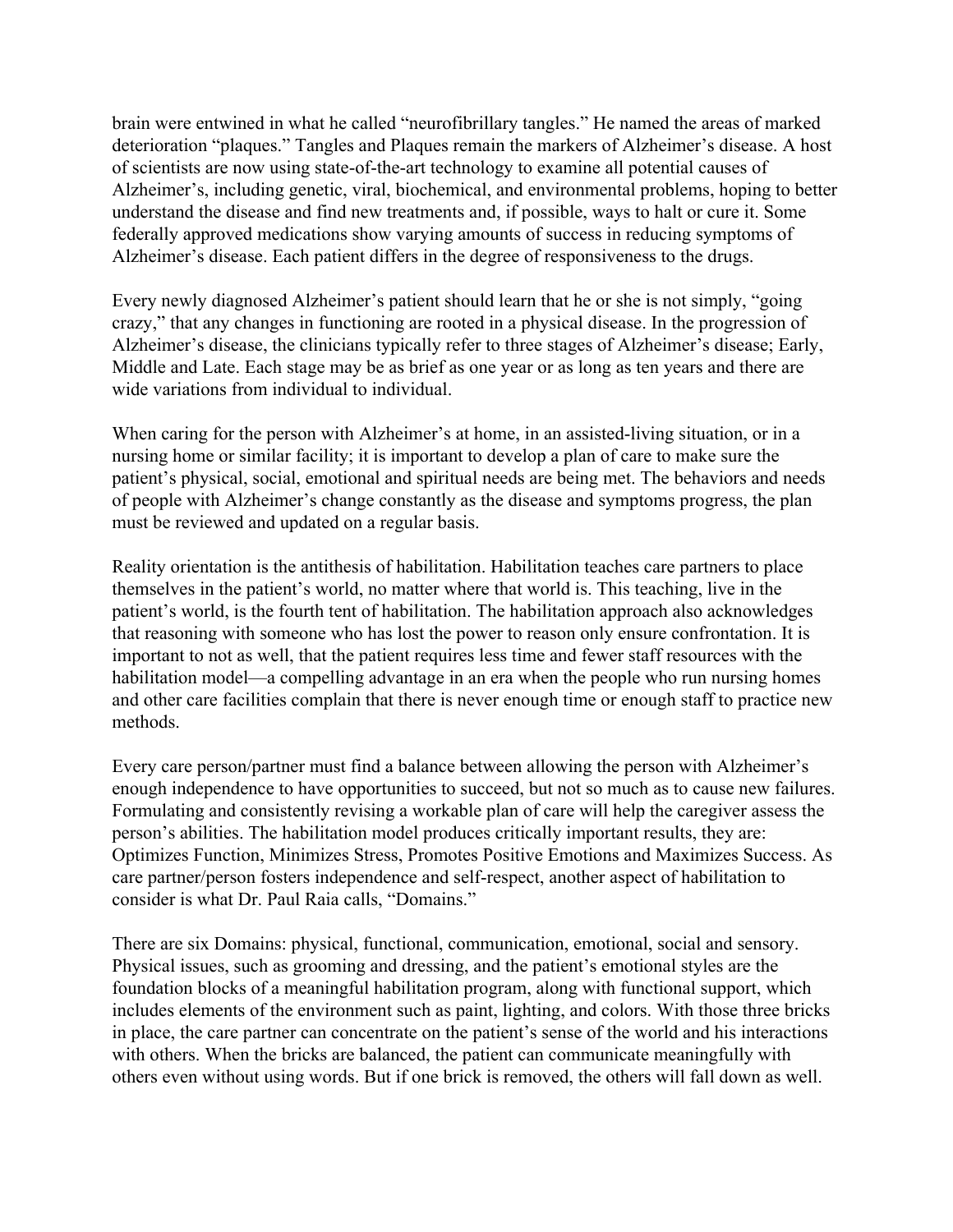Painting a bathroom in a deep bright color draws the patient's attention to the contrasting white toilet seat. Such changes give patients the greatest chance of being able to function at their highest level for a longer time.

The Functional Domain is the routines that the patient followed before she/he was afflicted by Alzheimer's. The care person can offer simple prompts to foster the patient's remaining skills in activities of daily living, which include bathing, dressing, eating, toileting, and sleeping. For example: place the toothpaste on the toothbrush before they go into the bathroom, and lay out the clothes in the order that they will put them on. Also at the dining table, the caregiver should eliminate meaningless utensils and many condiments, because several choices may prove to be overstimulating.

The Social Domain tells us that almost all of us have an innate desire to be social. We perform better, laugh more, and feel more emotionally secure when we feel the closeness of other people and perhaps pets. People with progressive dementias who spend much of their time doing nothing show many more signs of anxiety, depression and paranoia. To prevent social problems from building, care persons (staff) should constantly include patients in conversation, reminiscing, music, children, pets and religious events. This can provide feelings of enrichment and accomplishment.

The Sensory Domain tells us that researchers have long identified the senses as an area of particular interest. This domain involves both receiving the sensory signals: sights, sounds, odors, tastes and textures and processing these signals in the brain.

Alzheimer's disease may scramble the processing of these signals to the point that the patient is unable to share information about what she/he is seeing, smelling, hearing, tasting, or touching. Yet sensory signals still enter the brain, and they may affect the person on a deep, emotional level, for good or ill. As the disease progresses, perceptions become ever more problematic until, finally; from all the senses become tangled. We need to see the world from the patient's perspective. To the patient, a diagnosis of progressive dementia means the recognition of a disease that is already active and that will, presumably, continue for a relatively long time. The caregiver thinks they should treat the person differently, without recognizing their existing abilities. Listening is the best way for the caregiver to seal a positive pact with the afflicted person. The language that the patient uses is of little importance. In talking to a person with Alzheimer's the goal is to stimulate conversation and win trust on a personal level before expecting them to open up.

#### **The Five Tenets of Habilitation**

There are Five Tenets of Habilitation. To work properly, however, the tenets must be applied all together; the difficult part is often learning how to apply them in a particular situation.

#### **Tenet #1**

Consider how the person's surroundings may affect the changes in perception. You can and should alter the environment so that it helps prevent problems for the patient. The overarching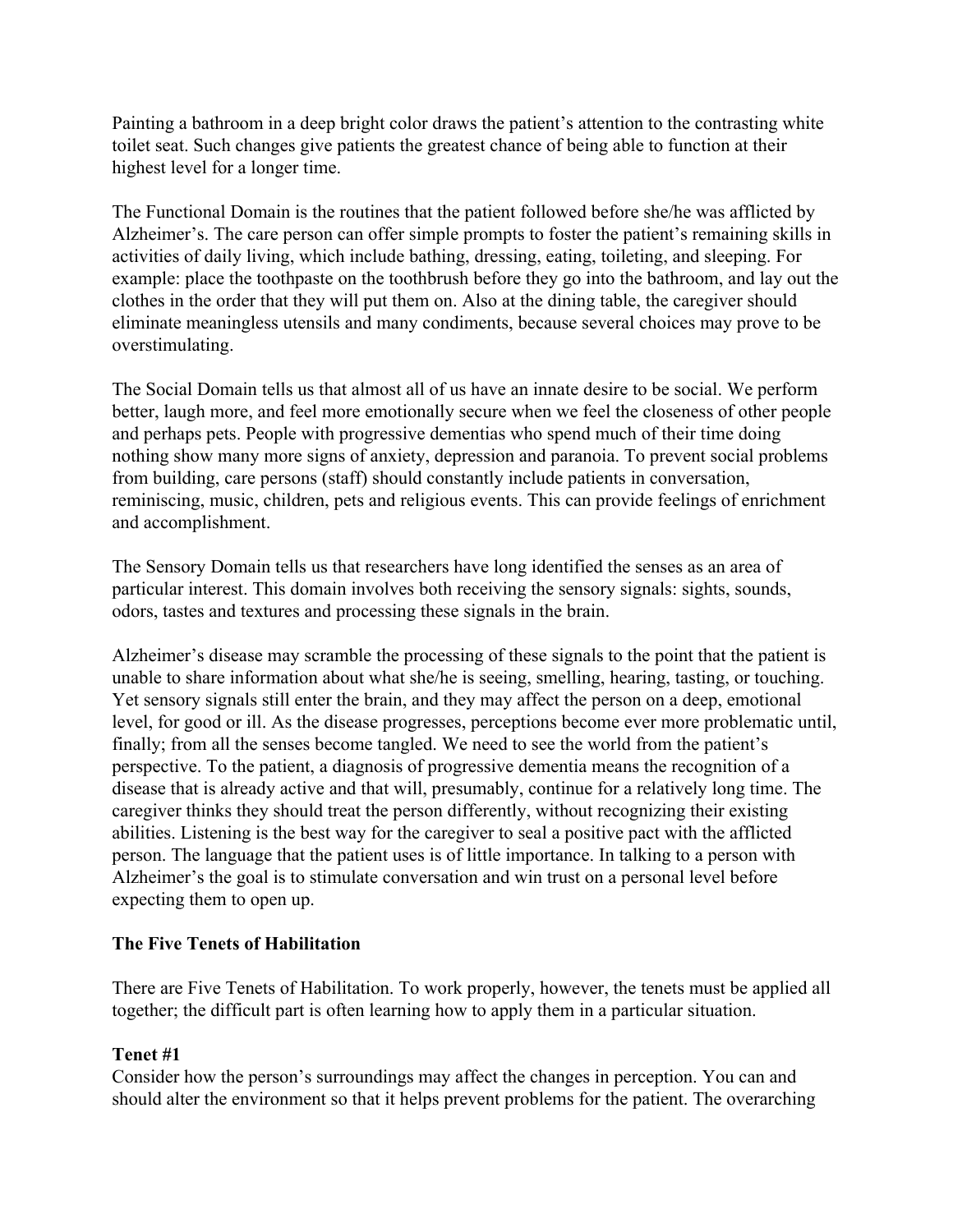idea is to make the surroundings as simple as possible. Start by thinking through how lighting can help control behavior, increase safety, and offer comfort and a feeling of security to the patient. The goal of lighting is to mimic daylight, which is the most comfortable kind of light for patients. Having a number of lamps on creates too many shadows, which an Alzheimer's patient may misinterpret or find threatening.

You can also help an Alzheimer's patient by choosing indoor and outdoor color schemes carefully. Research has found that the disease affects patient's reactions to colors. Try to find wall colors that contrast with the functional objects in a room. In the facility, scenes or designs can be painted on doors to help deceive the residents while ensuring their safety. Bright borders, such as cactus and tumbleweed designs for Texas, cornfields for Oklahoma, and so forth, can direct residents to activity rooms, while colorful arrows can show the way to the bathroom. An awning hangs over the entrance to the dining room in one of my favorite facilities. Remove furniture that is difficult to get into and out of. As the person's motor skills diminish, balance becomes more tenuous. As directions become more difficult and memory less reliable, use images of items to supplant words. They can be placed in the dining room, bathroom and showers. Many devices can make a patient's surroundings safer. Frequently assess the environment to adjust or compensate for changes in the patient.

Noise is also part of the environment. The patient's ability to hear does not change, but they interpret sounds differently as times goes on. Research as shown that many of the sounds we take for granted actually disturb patients. They function best in a quiet space. Monitor the patient for signs that she is not able to understand words or separate sounds or that they are scared of noises. Emotions behind failing words are far more important than the words themselves, and it is the emotions that need to be validated. Although many losses occur with this disease, assume that the patient can still register feelings that matter.

#### **Tenet #2**

Difficulties with language often cause emotional outbursts. When a person with Alzheimer's is word searching or using clearly incorrect words, he or she may still be able to understand spoken language. If the person does not seem to understand you, break down your sentences into less complex patterns, establish eye contact when possible, and use simple, short statements to alleviate the stress related to failing communication.

When visiting an Alzheimer's unit in a long-term care facility, I frequently come across small groups or pairs of people relating to each other as dear old friends. I can only assume that Alzheimer's patients focus on the speaker's eyes and determine meaning through tone and gestures, must the way we can watch television without the sound on and still understand the plot.

Here are some specific guidelines for communicating positively:

- 1- Approach the person in a calm, gentle way, and always from the front to foster trust.
- 2- Set the stage for discourse with a tone that reflects respect.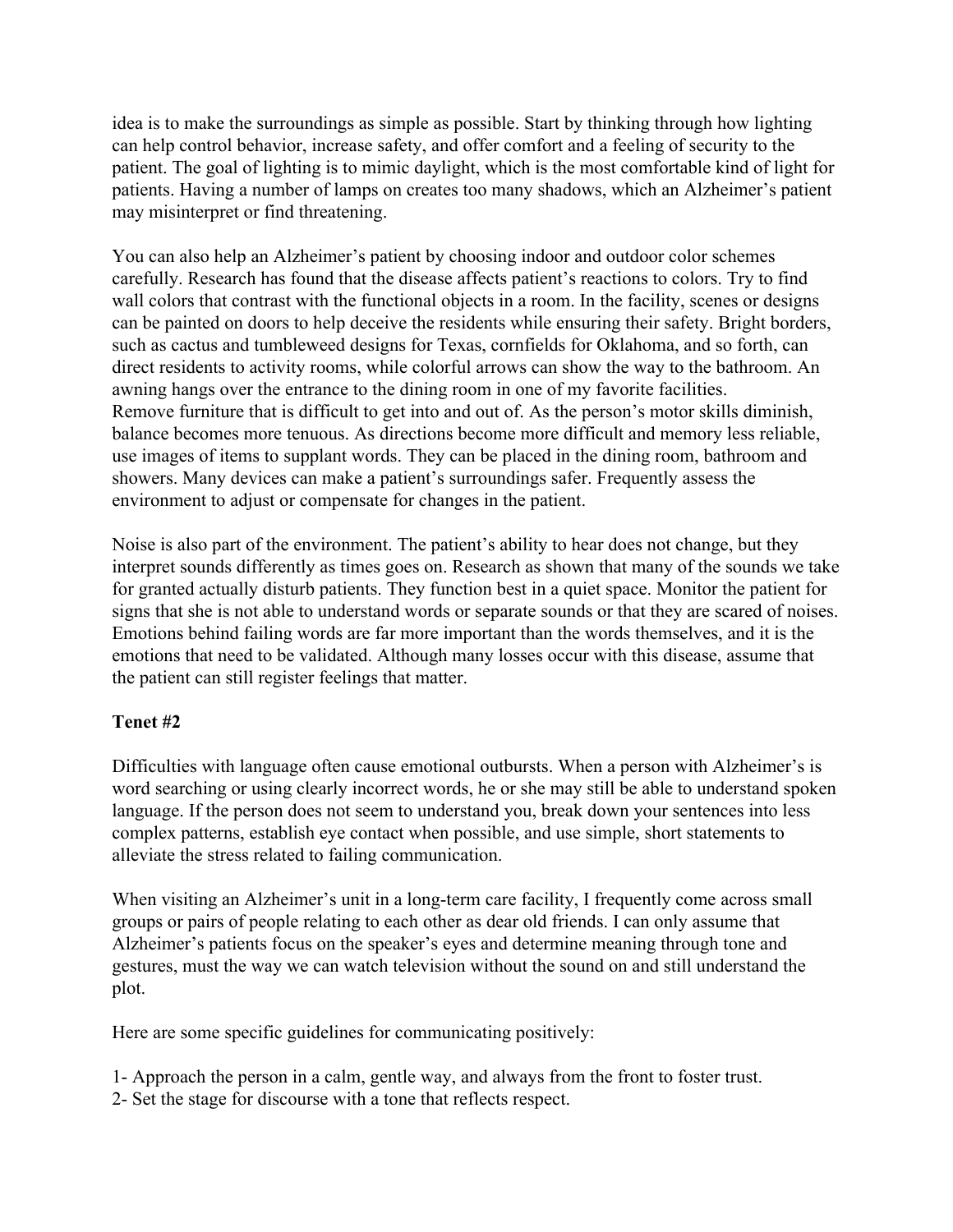3- Speak slowly in a low tone, using simple sentences rather than complicated language patterns.

4- Be patient; the person with dementia takes extra time to process information.

5- Use simple language because idioms, metaphors, slang and other speech variations are extremely difficult for a person with Alzheimer's to interpret. If you suggest to a patient that she is "pulling your leg," be prepared for her to literally do just that.

6- Focus only on the skills that the patient still has. Value whatever abilities remain. Help them compensate for any lost abilities without bring them to their attention.

## **Tenet #3**

Those of us without dementia can go through our activities of daily living (ADL) without thinking or rehearsal. Several problems may crop up each time a person with Alzheimer's faces a bath or shower. Such as:

1- The patient may perceive the bath or shower as a first-time ordeal every time. He simply may not remember the expectations of bath time.

2- Removing clothing or having it removed can increase feelings of loss of control.

3- The sound of running water may induce fear due to failing auditory perception.

4- Impaired perception of color, depth, and contrast may keep the patient from seeing clear water.

5- The feeling of water suddenly splashed on the face can cause fear, wash the patient's face and hands separately.

6- The odor of an unfamiliar kind of soap may induce fear. The person's shortened attention span may cause another problem. Do not ever suggest that the patient "wait a minute" while you get something ready. In helping a patient dress, never act as if you are in a hurry if you need to assist a patient dressing. A person with Alzheimer's disease needs considerably more time to process information and can usually handle only one command at a time. Patients can have trouble dining for several reasons, including the following:

7- Inability to recognize how items are used

8- Failing visual perception

- 9- Diminishing attention span
- 10- Language difficulties
- 11- Declining motor skills
- 12- Reduced social graces

Introduce finger foods when the patient is in the early stages of the disease, before the need becomes imperative. Finger foods are the best choice for maintaining dignity, providing opportunities for success, and encouraging proper nutrition. Problems with toileting may arise in early stages or may not be a threat until the late state. Over the past few decades, most clinicians who have worked with Alzheimer's patients have concurred that early in the disease, incontinence is not related to medical or physical causes so much as to environmental or other treatable conditions. The basic assessment for habilitation toileting includes learning whether the patient can find the bathroom, can indicate that she needs to use the toilet, and can undress quickly enough without wetting themselves.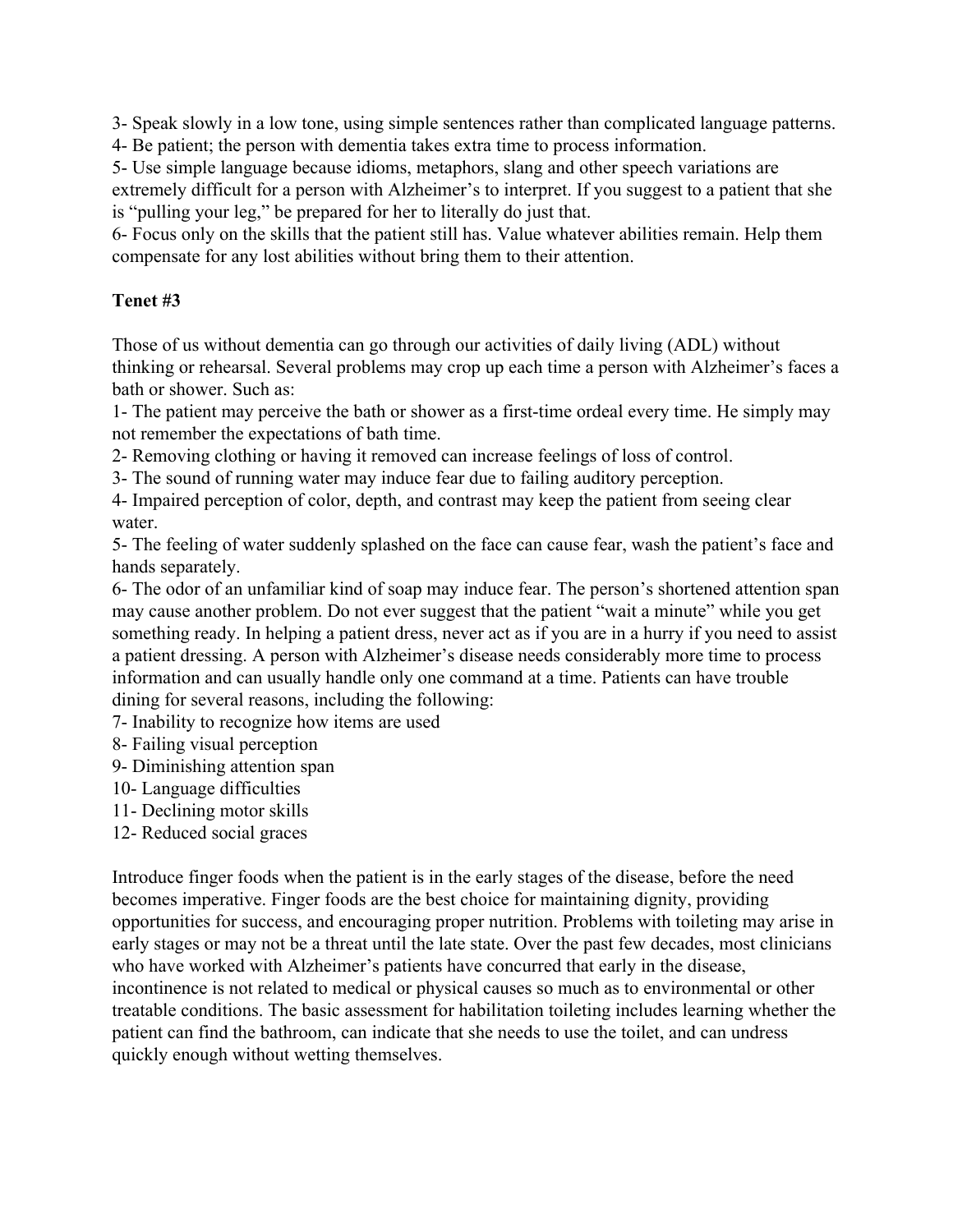### **Tenet #4**

Tenet #4 is, "Live in the Patient's World." Never question, chastise or try to reason with the patient, join them in their current place or time, no matter when or where they may be, and find joy with him there. Aggressive or challenging behaviors can stem from many problems related to Alzheimer's disease. Paranoia, hallucinations, repetitive behaviors, continual anxiety, changing sexual desires, or illness may cause the patient to act out or overreact. Using the habilitation approach, care persons, and others, who deal with patients with progressive dementia, can come up with different, successful game plans to deal with challenging behaviors. O n e w ay to reduce challenging behavior is to keep a behavior log.

Now consider some common triggers that can result in challenging behaviors, and how care partners/staff can deal with these situations.

1- Many people with Alzheimer's have Paranoia and Hallucinations at some time during the disease. A person might say, "I hear people talking to me," or blame others for things she has done, "Where did you hide my keys?" The way to calm such a person is to address the underlying feelings of fear, anxiety or sadness and to find ways to change the environment to lessen the problems.

2- Continual anxiety: when a patient who appears anxious can also create challenging situations. Challenging behavior becomes far less likely when the person with Alzheimer's feels that she is still a functioning part of the family.

3- Sexual Behavior is another challenging behavior. They may have problems describing or acting on their sexual urges and in determining where and with whom the actions are appropriate.

4- Depression, which may require medical intervention.

#### **Tenet #5**

Tenet# 5 says: Create moments for success, eliminate possible moment of failure, and praise frequently and with sincerity. Attempt to find joy wherever possible. Enrichment also means involving the person in tasks or chores. They will be interested in tasks for only a short period, because of reduced attention span and limited patience.

Another way to enhance a patient's life is to work on the mental enrichment activities. The goal of the activities is to help the patient hold on to existing memory skills by stimulating parts of the brain that have not yet been used. Physical activities provide benefits beyond increasing strength, flexibility, and cardiovascular health. Exercising together affords both companionship and opportunities to participate in sensory activity. While walking, for instance, the care person can talk about various odors in the air, can compare the bark on different trees, touch leaves on bushes along the way or listen to bird songs. Keep in mind that activities are whatever we engage in to keep busy; they are the opposite of sitting with nothing to do or not knowing how to do anything. Keep the patient busy to fill leisure time and feel connected to the world through activity.